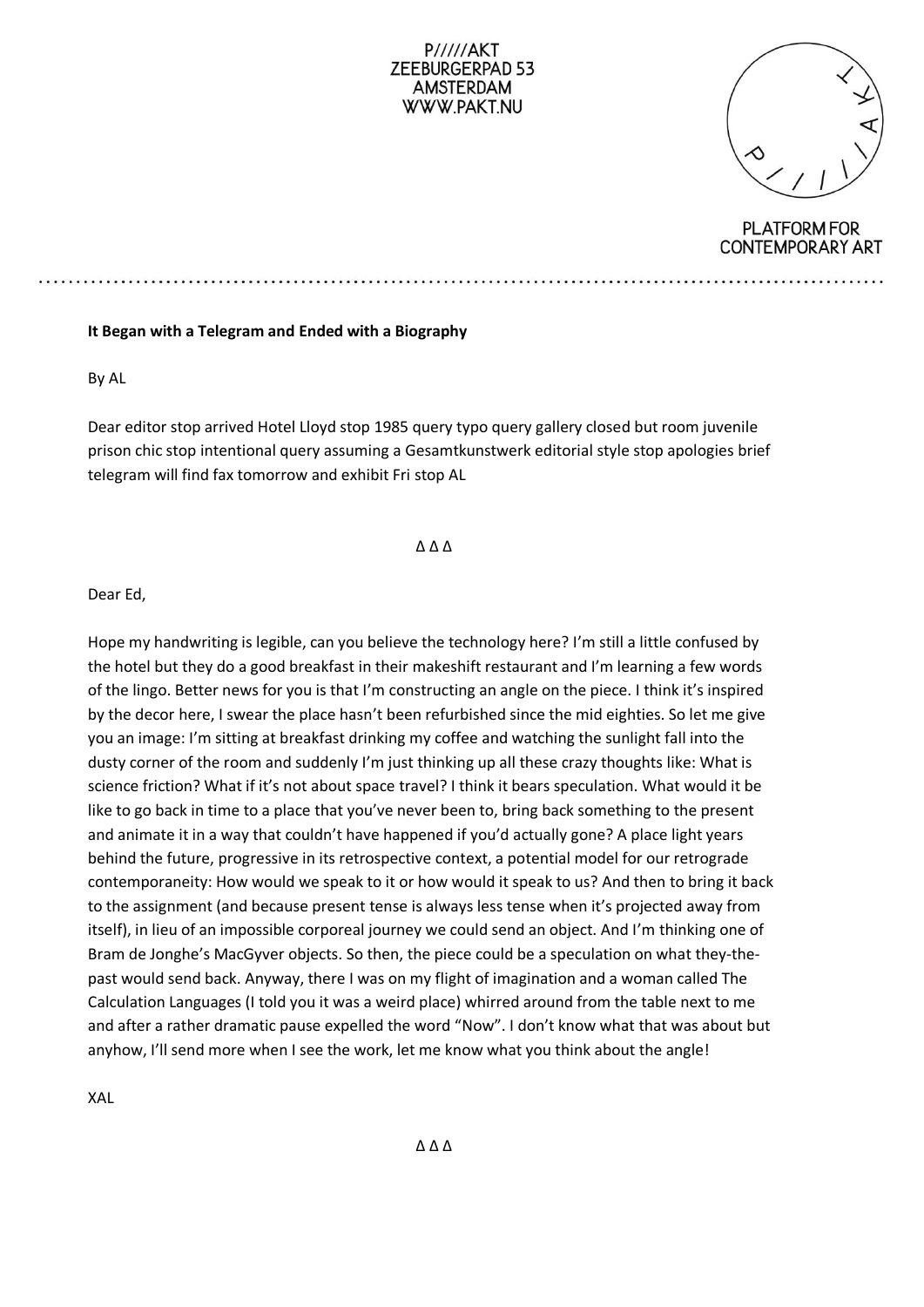### **P/////AKT** ZEEBURGERPAD 53 **AMSTERDAM** WWW.PAKT.NU

# Hey Ed,

Thanks for all your support in the last communication, I was a little apprehensive about writing the piece back then. The notes that I'm transcribing from, into this email, are still on paper (would you believe), and there's no point apologising for the lateness of the piece of writing, but in retrospect I really think I should have written it at the time, twenty years earlier! Anyhow, I did find the gallery, to my own embarrassment I had to take the bus the wrong way to end up at the "central" station and even purchase a map, it was like I was beginning all over again. The walk back to the hotel was a lot faster and had some lovely features (purple and white flowers that, at the time, were waiting for the winter to soften). [I'll switch here into a direct transcription of the notes now, I hope this isn't going to prove too difficult to edit.]

Do you know, it's silly to begin this way, but I'm not sure if this projecting into the past thing is going to work so well with the [insert details here]. It's just that it's impossible to choose between all the works that were in what the artist is calling their so-called white cube space. With the translation of the single title from German to Dutch I guess it's best to describe the works to you, and then when you visit next week you'll have a complete picture. [Illegible bit of scrawl]

[Once I had found my way to the gallery at the end of a long road with an actual windmill at the end of it] the first thing I saw was literally a washing machine by the name of Bosch … it had a giant wall on it. It was difficult to tell if the wall was holding in place the machine or the machine was holding in place the wall—but let's just make clear that the wall was diagonal and not linger too much on the details, as we all have our own associations with washing machines, and perhaps painters by the same name too, so-called or not.

Level electromagnetic hovering floated-ness. You mentioned attraction in your last email, when referring to the breakfast scene, was she cute, you asked. The question must have stayed with me today as I'm thinking about the kind of scientific attraction of magnets, I'm not a scientifically minded person when it comes to this field but positive and negative forces in certain combinations [I obviously couldn't remember what] attract and in certain combinations repel. If you keep the forces levelled it looks like some kind of levitational electromagnetic force. [For the reader's information, here, if I remember correctly, I was looking at a builder's spirit level hovering with fabricated levitation technology and thinking about what I might know had I read *New Scientist Magazine*].

Speaking of your email, per diems, Ed, I'm not sure I understood my fee to be a per diem, but if that's your intention then we might need to talk.

The hilarious plant. Perhaps that's the part of the work I would send into the past, a plant that records, a leafy decoy perspective. [This seems quite irreverent on re-reading but I remember being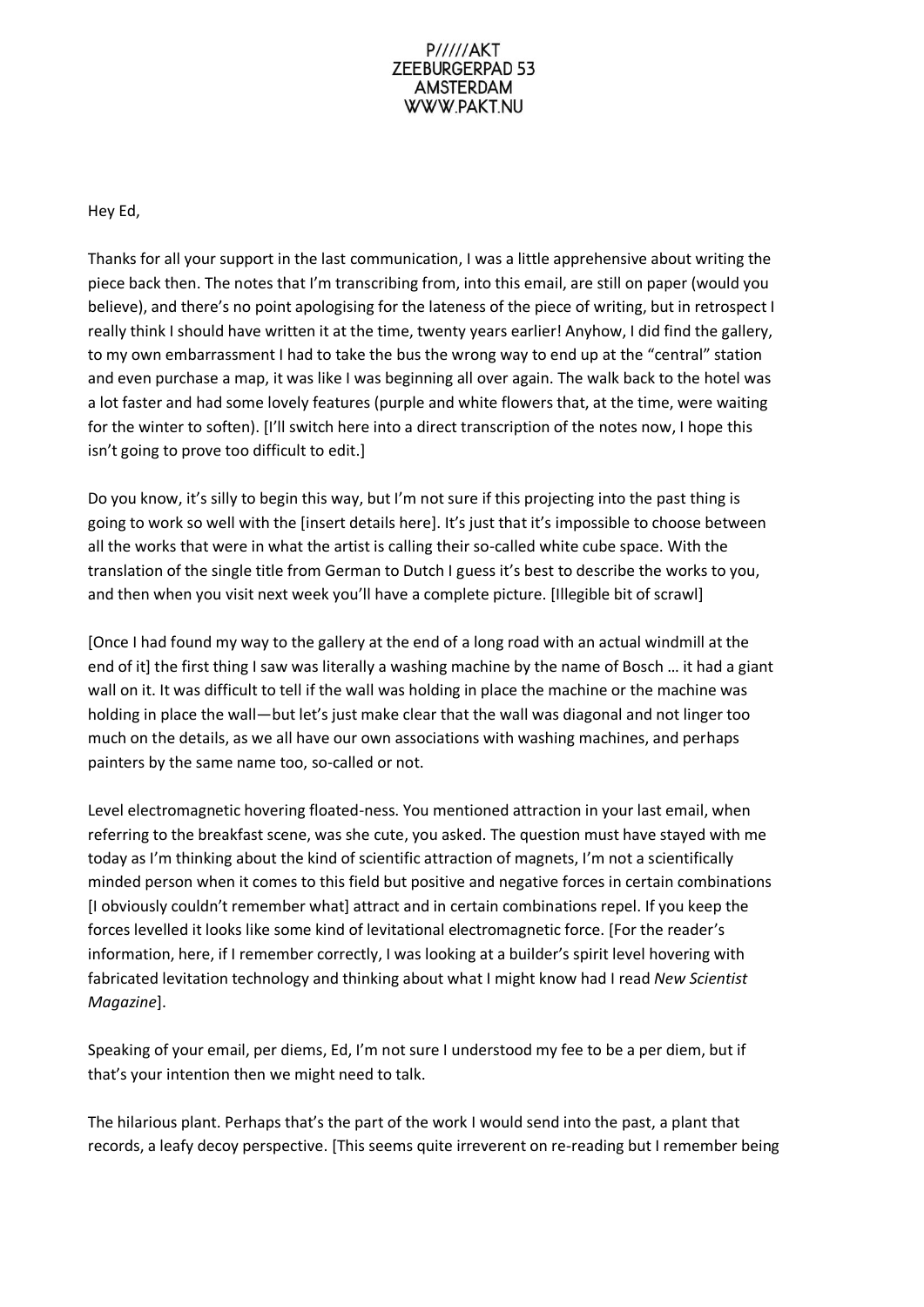# **P/////AKT** ZEEBURGERPAD 53 **AMSTERDAM** WWW.PAKT.NU

halfway amused at the time, standing there on the floor of the gallery that I was later to read in the brochure by the entrance door was a platform, with my lower legs exposed, wondering if it was intentionally a saloon-style piece of architecture.]

Small televisions, but flat, which looked a bit like small chalk boards and were the proportions of a novel but played videos. The videos are of short durations and picture birds-eye views of things like very shiny escalators, a small clip from a home video and some other things that seem to have faded into the background. A larger scale projection of a fountain that fountained was accompanied on the opposite wall by footage of a rotating machine that was set into motion by a fan-belt mechanism. [It was a long time after seeing the exhibition that I remembered the word "centrifugal".] These moving images of moving things found moments of stillness in small illustrations of circular mechanisms like bicycles and more obviously diagrammatic figurings of some kind of complicated multi-parted thing that I didn't recognise and that it seemed like the artist was still attempting to figure out. Working drawings seems a fitting description, and perhaps, if we're talking old masters like Bosch, then Leonardo De Vinci might be a nice reference, with his sketches of flying machines.

There's a few things that I won't describe, seeing as you're going to see the exhibition platform yourself and I'd rather not give too much thought to a couple of the works that I found completely offensive—you'll know them when you see them. I'd like to say that sending something (which I should clarify is an artwork) back into the past to see what they send back might be a task too great for this writer but perhaps the transmission of ideas has already happened.

I'll call you when I get back home later and please pass on my regards to your missus for me.

AL

[Here it ends.]

∆ ∆ ∆

∆ ∆ ∆

[Actually, I found another note.]

∆ ∆ ∆

P.S. Hey, Ed, off the record I'm pretty sure these guys aren't a secret all-guy society as you thought. I mean I know they have a lot of esoteric futuristic scientific technology in the B.d.J. exhibition, like those tiny flat almost paper-like TV screens. The plant that seemed to sense when you were there